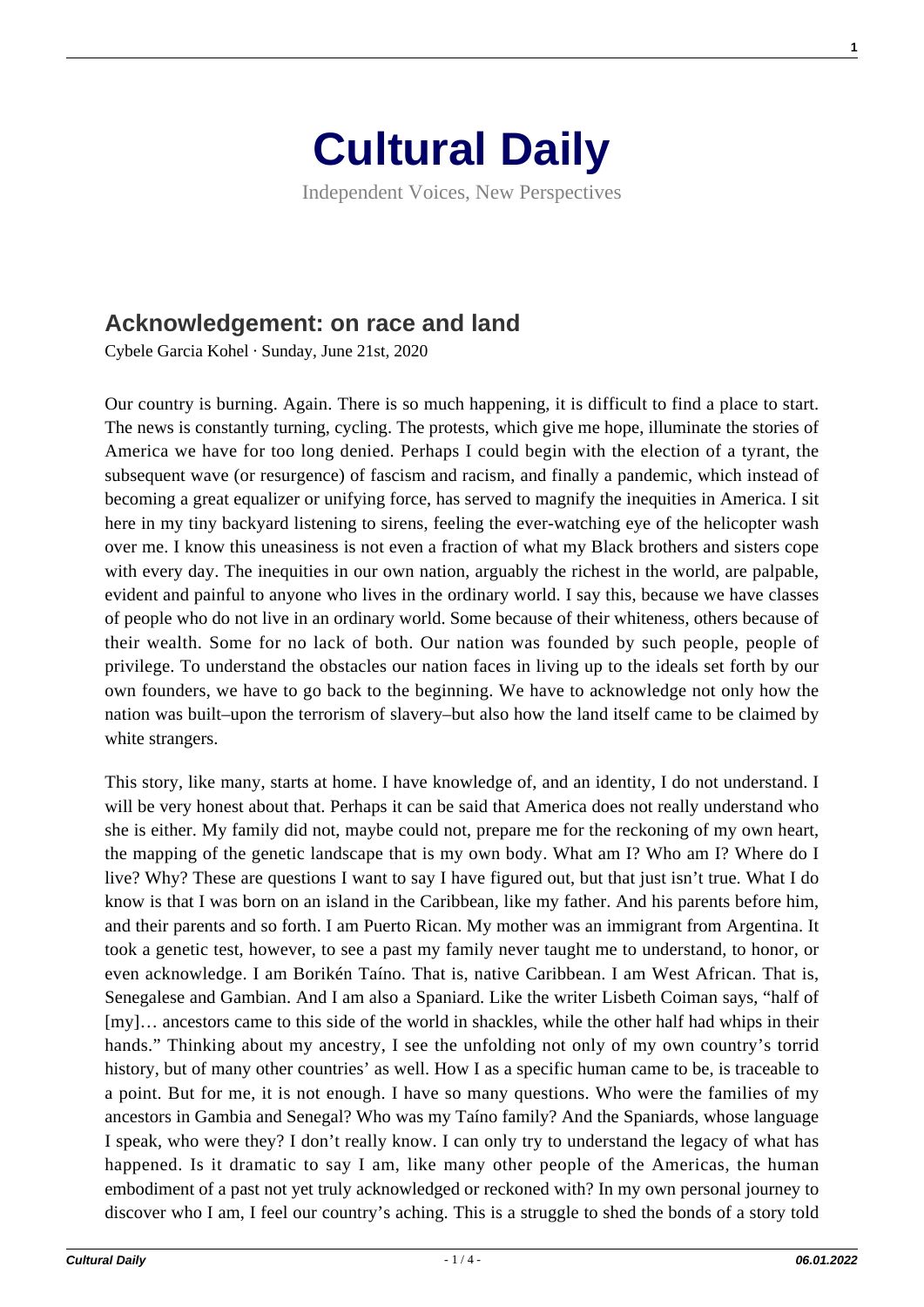by settlers, by colonists, by whites.

As important as it is that we reckon with the crimes of slavery, and its present-day manifestation in the violence and persecution of Black bodies, we have another reckoning, as tragic and horrific as slavery to contend with. I know that some may be thinking–*one thing at a time*! Others may be rolling their eyes because they don't truly understand the legacy and brutality of slavery and its ugly sibling–genocide. Slavery and genocide are the conjoined twin children of colonization. The legacy of slavery and First Nations genocide really are parallel tragedies, violent practices excused because the sufferers are non-white. Excused because it was for some (someone's?) greater good, a loftier purpose. However, if we take a moment to understand the entirety of the loss of life in the name of colonization, it may give you pause to think acknowledgement and reparations across the board are merited.

I will start with my own history, not because it is the most important, but because it is the one I know. In the personal research I have done, historians say that the island of the Borikén (which the Spaniards named Puerto Rico) had first contact with Christopher Columbus in 1493. There were an estimated 30-60,000 Taíno living on the island at that time. By 1520 (27 years later) there were somewhere under 5,000. Death came from the Spaniards in the form of illness, bondage and subjugation. Spaniards also brought enslaved people from the African continent to the Borikén island in 1513. Thus began the inextricable weaving of Black and Native history on the island. 1513 was also the year that Ponce de Leon touched North American soil, the home of the Seminole and Miccosukees, which he called Florida. The United States took control of Puerto Rico in 1898 after the Spanish-American War. Some may say that genocide continues through forced and uninformed sterilizations, a passive method of eugenics and a pervasive method of birth control encouraged in Puerto Rico, continues today (e.g. in 1974 35% of women in Puerto Rico were sterilized–at the average age 26[\[1\]](#page--1-0) and as much as 25% of Native women were sterilized by the 1970's[\[2\]](#page--1-0)).

If I were to continue the retelling of each Native genocide committed by both Spanish and English colonists in North America alone, this would be a very, very long essay. The indigenous populations of Florida, for example, were estimated to be upwards of 200,000 in 1500–and today the Florida Native population is below 3,000. And of course, at the same time, boats and boats of African peoples were forcibly captured and brought to the Americas. According to Henry Louis Gates, Jr. and the Trans-Atlantic Slave Trade Database, 388,000 souls were brought to North America[\[3\].](#page--1-0) As with many facets of history, the population of North America prior to European contact is argued over. Estimates are as low as 10 million and as high as 110 million. By 1900 there were less than 300,000 Native Americans counted in the United State[s\[4\].](#page--1-0)

So here we are at this critical point of our conjoined histories, where we are really just beginning to face and understand the continuing effects slavery and racism has in our daily lives. We are standing up to say, "enough is enough"–no more death at the hands of police. No more unjust prison sentences, no more mothers and babies dying due to discriminatory health care, no more precarious voting rights, no more injustice in the name of our country. I also wonder if we are considering, when we protest, when we stand and speak for equality and justice, are we also considering whose land we are standing on? I hope the answer to this is yes, because it is through the brutality of enslavement together with the destruction by genocide, that our country began. And I know what some will say: History, and land claims, belong to the victors. I would assert, however, If you believe in victory only for the most brutal, then you truly do not want a democracy.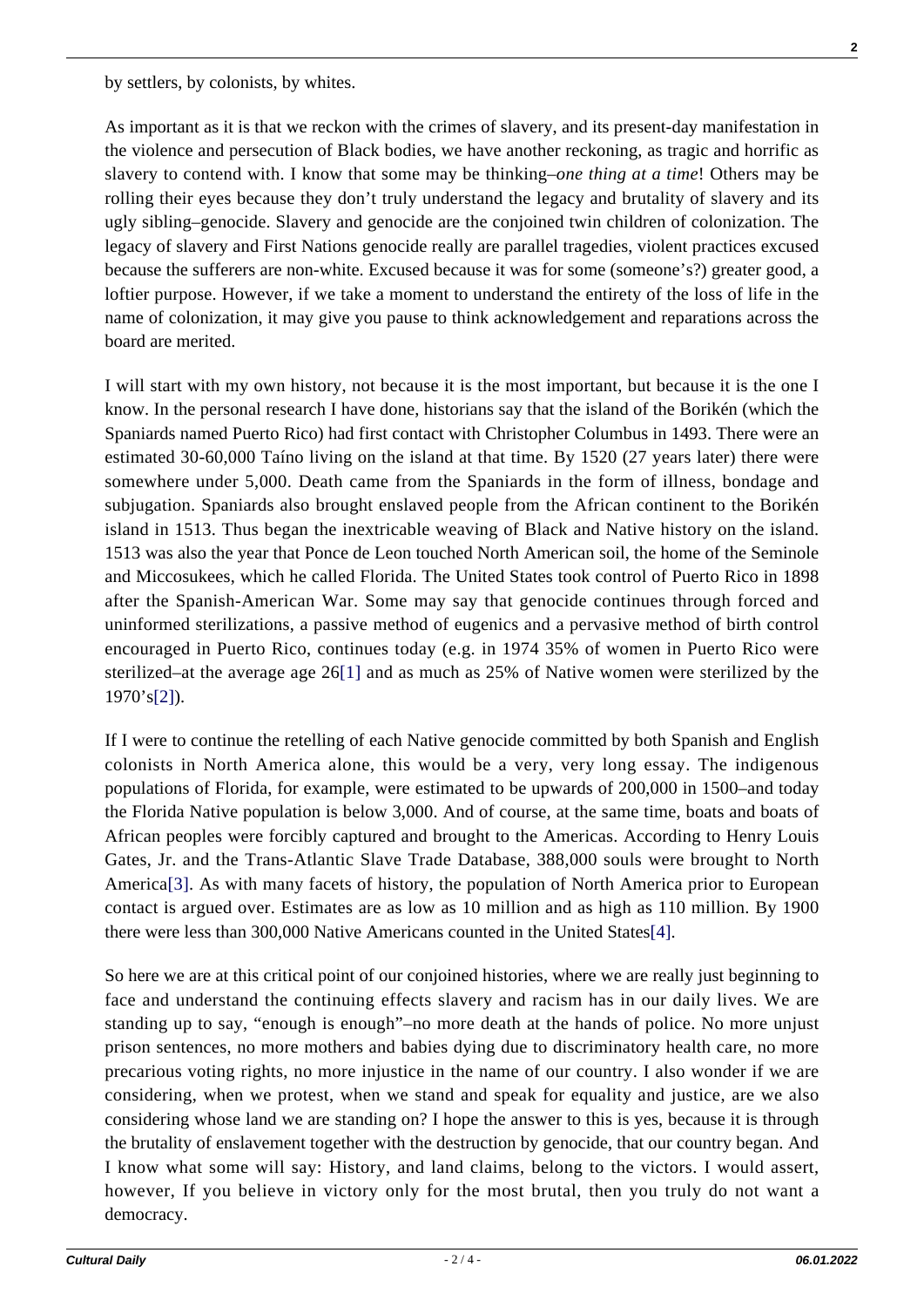In my own journey to understand and honor my past and ancestors, I have made a commitment to action in their names. I am advocating for Native Land Acknowledgement as a first step to recognizing that the land we live on in the Americas was gotten through the bondage and genocide of many. I do not live in the land of my Borikén ancestors, having been brought to California as a child. So in every formal meeting I attend, I request that a Native Land Acknowledgement occur. I answer questions–because there are many, and that is always a first step–and point to resources on how to do them. The US Department of Arts and Culture has a guide, and a short video to watc[h\[5\].](#page--1-0) I hope you will consider taking a look at these resources and creating acknowledgements for your own events. Of course, some of you may think this is a waste of time. You can't be bothered with Native acknowledgement? Well, know that Teen Vogue would disagree with you[\[6\].](#page--1-0)

In addition to advocating and carrying out Native Land Acknowledgement, I am also speaking out against the white flight that has happened in my city's school district, where my son goes to school. Many of us who have been activists, outspoken, and pushed for racial equality and justice know that the greatest change we can affect, (outside of participating in our democracy) is in our local area. So I am pressing residents of my city to look at how white flight has impacted inequities in education and perpetuated segregation by color and socioeconomic status. I am having conversations with people, parents and school board members. It is on my personal Anti-Racist To Do List. No, that's not a joke. I have one. While my heritage is mixed, I am a white-passing Latinx. So it is vitally important that I face my own privilege and take action.

I am still struggling with what it means to be mixed, and what it means to be white-passing Latinx. I see America also struggling to shift the construct of its fixated white identity. The reason we are here again, in this time of metamorphosis, is because we haven't reconciled with our Black and Native ancestry. We are facing another opportunity for an honest reckoning. Will we take it?

\*\*\*

[\[1\]](#page--1-0) "The Birth Control Movement in Puerto Rico." *Matters of Choice: Puerto Rican Women's Struggle for Reproductive Freedom*, by Iris Lopez, Rutgers University Press, NEW BRUNSWICK; NEW JERSEY; LONDON, 2008

[\[2\]](#page--1-0) <https://www.ourbodiesourselves.org/book-excerpts/health-article/forced-sterilization/>

## [\[3\]](#page--1-0)

[https://www.pbs.org/wnet/african-americans-many-rivers-to-cross/history/how-many-slaves-lande](https://www.pbs.org/wnet/african-americans-many-rivers-to-cross/history/how-many-slaves-landed-in-the-us/) [d-in-the-us/](https://www.pbs.org/wnet/african-americans-many-rivers-to-cross/history/how-many-slaves-landed-in-the-us/)

[\[4\]](#page--1-0) <http://endgenocide.org/learn/past-genocides/native-americans/>

[\[5\]](#page--1-0) <https://usdac.us/nativeland>

[\[6\]](#page--1-0) <https://www.teenvogue.com/story/indigenous-land-acknowledgement-explained>

This entry was posted on Sunday, June 21st, 2020 at 7:31 pm and is filed under [Discourse](https://culturaldaily.com/category/discourse/) You can follow any responses to this entry through the [Comments \(RSS\)](https://culturaldaily.com/comments/feed/) feed. You can skip to the end and leave a response. Pinging is currently not allowed.